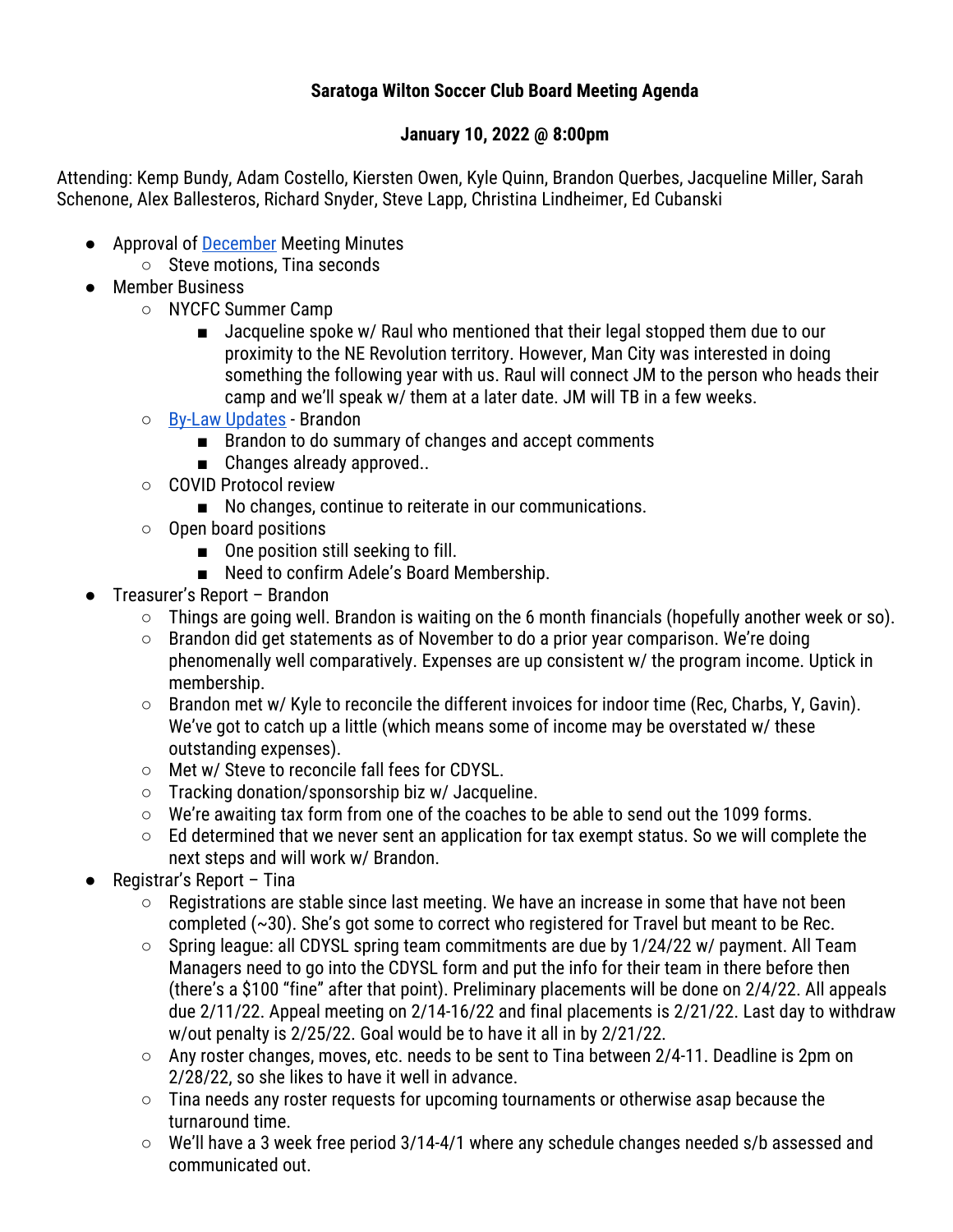- Coaching
	- Rec Kyle
		- Rec
			- Spring Rec soccer dates are confirmed, agreement signed 4/23-6/18. This might impact the Mad Dog tournament. We'll do our part to make sure we're working w/ them as much as we can (Adam to reach out).
			- T/W/SAT schedule that we went to for COVID is actually preferred to break up the groups. He'd like to continue this, but there's more cost for more field rentals and it takes away some of the field availability too. Adam agrees.
			- Registration will open this week. Kyle will send updates to Alex for the WWW. We'll put out the request for coaches asap too.
		- Winter Academy updates
			- Dates cleared w/ Gavin 2/27 4/3 (Sundays) 6 sessions for \$75. We reimburse each coach for \$1000. He'll try to bring in some Rec coaches and we need at least 1 additional travel coach. It's a bit much for one person to do.
			- We opened to U5 last year, but it was low turnout (w/ high conversion). We'd like to accommodate if we can and may have to get creative about time and resource allocation.
	- Travel Adam
		- Gavin closed for 2 weeks starting 1/6/22. Kyle's working w/ coaches to get them on existing and newly-available space.
		- Holiday period is a good time to do mid-year player evaluations, which a lot of coaches did, particularly for older player development. It's good relationship building.
		- GU14 Adam had a parent meeting to discuss commitment issues. Takeaway was better use of TeamSnap.
		- GU16 reconfigurations are still developing. We're working on some double roster solutions. It looks likely that NYE merger will happen. Jason and Jesse have been in touch. They are going to put a team in for CDYSL in the spring (it's unclear under which branding). Both Tina and Steve need to know asap.
		- Building out the coaching slate, Adam trying to identify some additional female coaches. Some potential options in U8/U10 levels.
		- Coaches conference coming up: Coleman, Peter, Kyle and Adam attending.
		- Working on summer camp dates (likely after tryouts), navigate other camp dates and pin down one for younger and one for older.
		- BU14 third team forming so we'll need a coach for that (Seth Trifles). Per Kyle and Adam, he's putting in a ton of effort/work pro bono so would be good to throw him something (suggestion is \$1500 for doing that). Suggestion is also to get him involved in the Winter Academy.
			- Ed motions, Tina seconds.
		- Question re: coaching allocations to multiple teams
			- As a general rule, we try not to have any coach with more than 3 teams. The max we try to allocate them to is 4, but it may be impacted by coach availability.
			- Also a concern about ensuring a coach is present at all games.
- Tournaments and Events Tina
	- Current with all the January tasks.
	- All contracts have been signed w/ the exception of the golf carts (Tina has to do this month because 2022 pricing wasn't available).
	- Tina reached out to Skelly at Afrim's and barring any unforeseen issues he's in.
	- Almost all of our Saratoga teams have registered.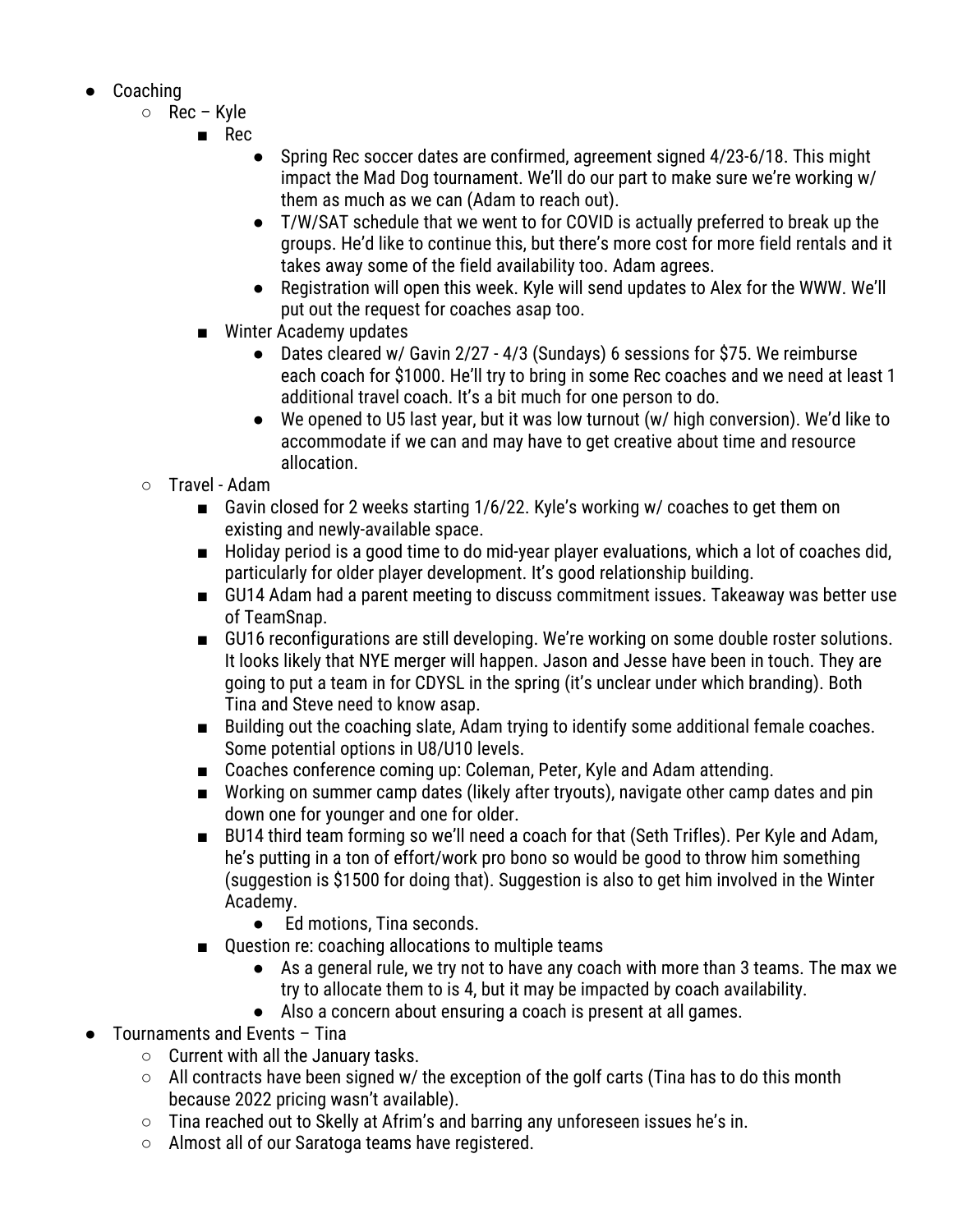- GotSport has improved the voucher/discount registration process which has made things a lot easier for Tina.
- Ad for GotSport went out, it looks great (money well spent). It goes out any time they send out tournament info.
- We've put the down payment on Belmonte and Stone, Halpern, FineDesigns are good to go.
- Chatted w/ Jan for our sanctioning approval. They turned it around quickly after we paid them some new fees. We got expected registration.
- Tina needs a volunteer coordinator.
- $\circ$  Wendy has graciously agreed to help w/ scheduling.
- We jump started the bond check collection. Kathy Maruska is collecting them all from the Managers and will work w/ the volunteer coordinator.
- Transportation Coordinator needed (reserves Dorothy Nolan, bus reservations, parking lot attendants overall, signage).
- $\circ$  Jacqueline got the sponsorship underway (already got a couple of \$500 donations).
- $\circ$  We can see attempted registrants so we can reach out to those who are on the radar.
- We need to make sure advertising is done w/ CDYSL.
- **Scheduling and Facilities Kyle** 
	- Update on indoor options for 2022-2023 and 2023-2024.
		- Should we now visit the 2-year commitment with the Y? Our contact there has transitioned and the new scheduler isn't as excited about doing so. It might be worth huddling a small group to discuss a shorter term solution. Kyle to draft some messaging to send. We might need to get connected to the Exec level who has more interest in renting vs. filling w/ Y programming. Kemp to circle w/ Kiersten and Kyle re: next steps.
		- We should also coordinate w/ the Afrim's West side to see if/what 2022-23 availability there is.
		- Gavin's temporary closure impacted us. But it should only be through 1/20/22.
- **Fundraising and Sponsorship Jacqueline** 
	- Still in the running for Dick's and Belichick grants.
	- Sponsorships for MayDay: 100 letters sent, she added 6 new ones and 1 came through!
	- Ed and Jacqueline to connect re: FlipGive and Raffle (which would be ideal for MayDay).
- Communications and PR Adam/Sarah
	- Upcoming ones to include MayDay sponsorship and Bond Check messaging.
- Social Media and Website Richie
	- Many teams are participating, which is great!
	- Richie will add items for Winter Academy, MayDay sponsorship, Spring soccer.
- Manager's Report Steve
	- Bond checks underway.
	- GU10 Atlanta was a team manager (Rachel is now taking over full management).
	- Does Steve need to follow w/ anyone re: the MayDay registration? Tina to look and follow w/ Steve.
- Subcommittees
	- Pricing and Fees
		- Pushed to Feb.
	- Facility Development
		- Richie provided update on meetings. He, Ed and Adam spent time w/ Supervisor Lant and a few other officials. Talked about the 3 quotes we have. They were very interested in the steel structure, so much so to say that 99% of the town board would be in support if you could get the \$ raised. They have no \$ and no land at Gavin. There were resources suggested out to us. We circled back to Munter who had some suggestions on looking for land. As a next step, Munter will help us create a 2-D/3-D model. He's got feelers out to